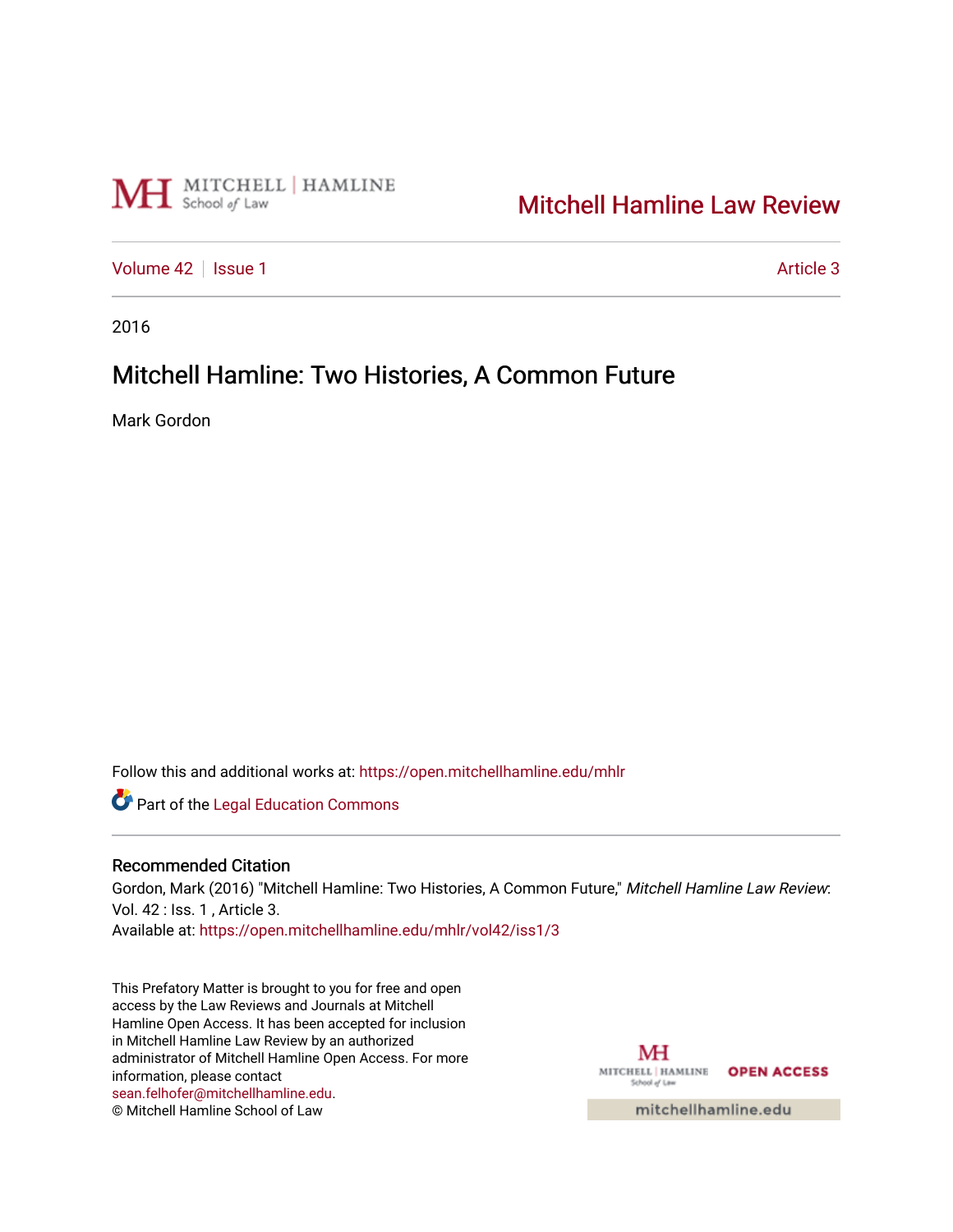#### **MITCHELL HAMLINE: TWO HISTORIES, A COMMON FUTURE**

### Mark Gordon†

It is a distinct pleasure and a true honor to help introduce the first-ever joint law review issue of the Mitchell Hamline School of Law. As readers should well know, Mitchell Hamline School of Law is the result of the combination of William Mitchell College of Law (with a history dating back to 1900) with the Hamline University School of Law (first founded in 1973).

As the first ever President and Dean of Mitchell Hamline, it is indeed a special honor to follow in the traditions of both of our wonderful predecessor law schools. In fact, it is to honor those traditions that this volume, even though it is the first issued by the combined law school, is denoted as Volume 42. The editors of both the Mitchell and the Hamline law reviews determined jointly that they would continue the numbering system of the longer-existing of the two law reviews, as a sign of respect and admiration for the student editors and faculty at both schools whose work over decades past has been so significant to legal scholarship and in whose footsteps today's student editors are so proud to walk.

While each of our predecessor schools has its own distinctive histories and stories, its own traditions and founding stories, both have shared a long-standing commitment to access to legal education, to service, to excellence, and, more recently, to providing an education that truly prepares students to be lawyers and leaders for the 21st century.

One of the things that has struck me most forcefully as I have met the alumni of both institutions has been the fervor with which they speak so fondly of their law school and the definitiveness with which they state the difference that their law school experience has made in their lives. Their recollections often relate back to specific faculty members who educated and trained them, but who also challenged, supported, pushed, mentored, and inspired them.

j

 <sup>†</sup> President and Dean of Mitchell Hamline School of Law.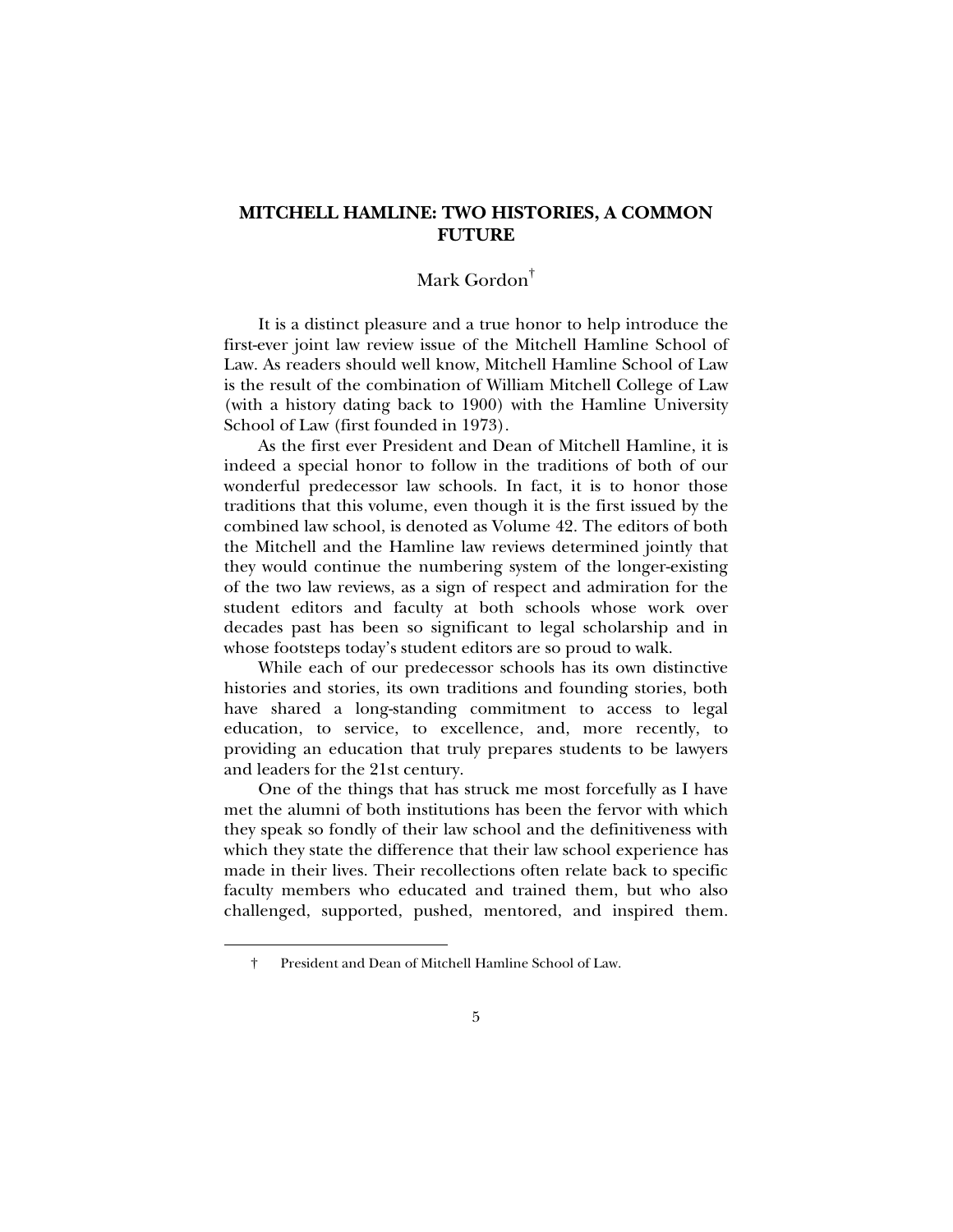That list of legendary faculty is indeed a lengthy one, but it includes such luminaries as: Larry Bakken, Ed Butterfoss, Doug Heidenreich, Dan Kleinberger, Chris Kunz, Bobbi McAdoo, Douglas McFarland, Mary Jane Morrison, Dick Oakes, Deborah Schmedemann, Mike Steenson, Peter Thompson, Chris Ver Ploeg, and so many others who continue to engage and enrich the lives of today's students.

The beauty of the combination of these two schools is that it takes two luminous histories and puts them together to create an even brighter future. Mitchell Hamline School of Law can now boast of a wide range of nationally recognized and respected programs (in areas such as Health Law, Clinical Education, Dispute Resolution, and Indian Law, to name just a few), a path-breaking hybrid program which is fundamentally transforming the online legal education environment while expanding access to scores of students who could not have gained a legal education otherwise, and a forward-thinking faculty which is pioneering new approaches to legal education. Among these approaches are innovative steps to integrating practice and theory, using technologies to pipe experts into the classroom and to expose students to a range of legal cultures around the world, reconceptualizing ways for students to get hands-on training and experiences that can give them a distinctive advantage in "hitting the ground running" upon graduation, and offering distinctive tracks that can enable students to prepare for the myriad of job opportunities to which the Mitchell Hamline law degree can open doors – from the bench and the bar to leadership in business, service, and the community.

None of us today can predict how legal practice and legal education will change over coming generations. My own suspicion is that as law becomes even more pervasive throughout our society, the role of the lawyer will change as well, with the most effective legal educations training students not just in the theory and practice of law, but also in the myriad ways that the law interacts with our society on a larger scale. This might also mean introducing into legal education knowledge of a range of other disciplines as well.

Whatever the future may hold, there is one prediction in which I have supreme confidence, and that is that the faculty, students, and alumni of Mitchell Hamline School of Law will lead the way. And they will do it with the same commitment to access